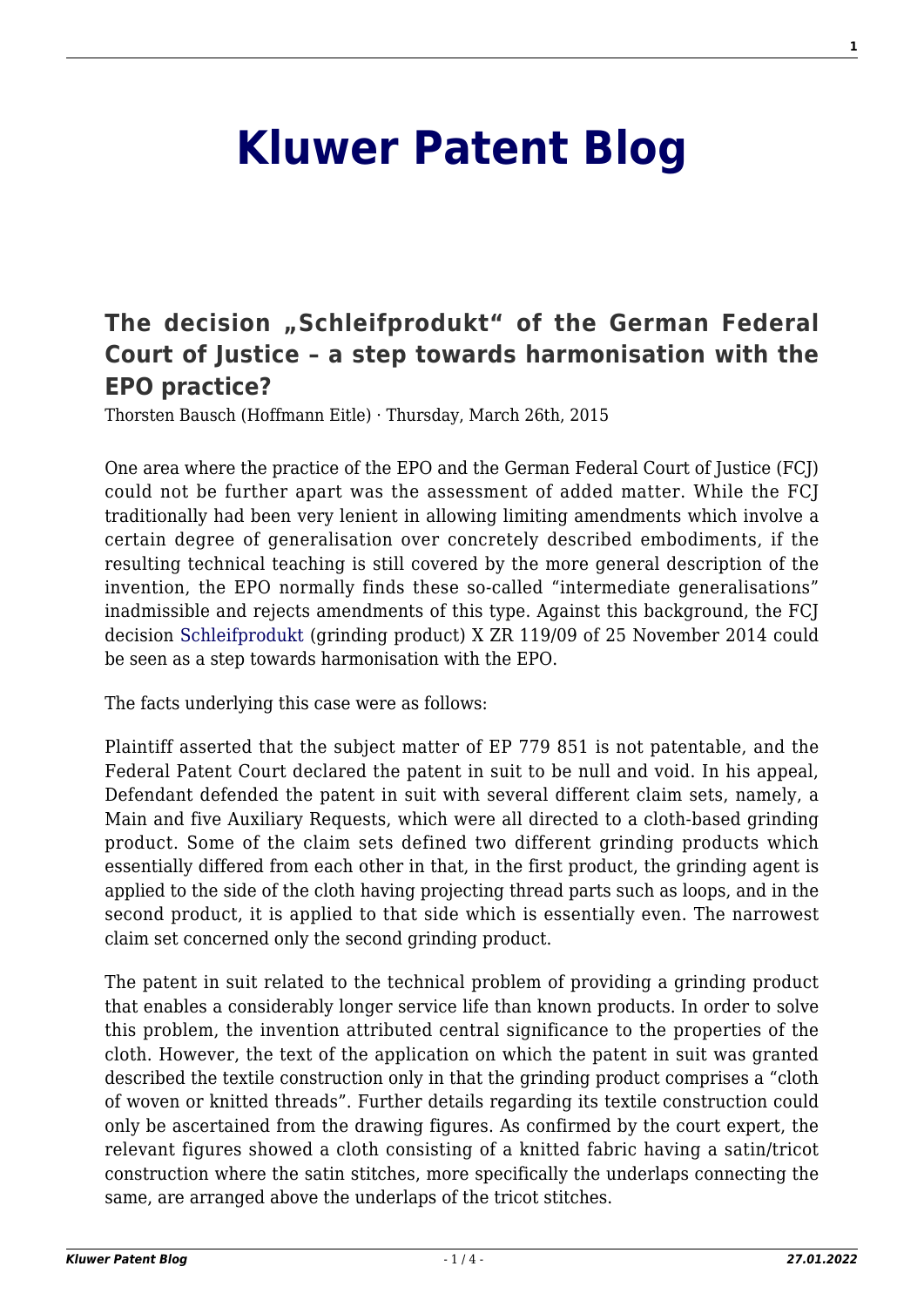Defendant pursued a broader claim set in which the cloth was defined as being a warp-knitted fabric having a combined construction with a specified stitch arrangement that did not only cover satin/tricot cloth but also other types of combined constructions such as velvet, atlas or rib. In a narrower claim set, the cloth was defined as a warp-knitted fabric having a combined construction made of satin stitches and tricot stitches. This wording did not only cover the satin/tricot cloth which the court expert had identified as being shown in the relevant figures, but also a tricot/satin cloth, i.e. one with reversed underlaps.

When judging the admissibility of these amendments in light of the disclosure of the application as filed, the FCJ did not express that it wishes to deviate from the currently applied criteria as set forth e.g. in "Spleißkammer" (X ZB 9/89 of 23. January 1989) and "[Kommunikationskanal"](http://juris.bundesgerichtshof.de/cgi-bin/rechtsprechung/list.py?Gericht=bgh&Art=en&sid=e1f01033896b6d5236c1398b57ca08b2) (X ZR 107/12 of 11 February 2014). The FCJ emphasized with reference to these decisions that it would generally not be inadmissible to incorporate only some of a plurality of features of an embodiment into the independent claims. In doing so, the Court repeated earlier guidance given for assessing the admissibility of amendments: if features of an embodiment either jointly or individually contribute to the success achieved with the invention, and serve to specify the protected invention, it is essentially permissible that the patent be limited by incorporating such features, individually or in their entirety, into the claim.

However, in the "Schleifprodukt" judgment the FCJ placed greater emphasis on one further aspect of that assessment according to which the entirety of the combination claimed by the amended claim has to represent a technical teaching which the person skilled in the art could have taken from the original documents as a potential embodiment of the invention (see e.g. "[Drehmomentübertragungseinrichtung"](http://juris.bundesgerichtshof.de/cgi-bin/rechtsprechung/list.py?Gericht=bgh&Art=en&sid=00c02853db41fe0ef111b0f8eb3e25ae) X ZB 18/00 of 11 September 2001). In the present judgement, this prerequisite was held to be not met.

As to the broader claim set, the FCJ found it insufficient that the skilled person might have identified the embodiment of the relevant figures to fall within the scope of those claims. The FCJ rejected the broader claims with the reasoning that there were no indications in the text of the application from which the skilled person could have taken that it is decisive for the configuration of a cloth to be one according to the invention that several types of stitches be combined in the claimed manner, the specific stitch type being irrelevant. Examining the narrower claim set in the light of the court expert's statement, the FCJ arrived at the conclusion that the skilled person would have had reservations to use a tricot/satin construction as a possible configuration of the invention, since such a construction tends to be less suited for achieving the effects of the invention. The court expert had specifically highlighted that a satin/tricot construction leads to embodiments facilitating effects which contribute to the success achieved with the invention. However, in the view of the court expert, it was not apparent that the same also applies with regard to any other combination of tricot and satin stitches, in particular a tricot/satin construction.

The court thus carried out the test for the admissibility of claim amendments by assessing whether the feature combination of the amended claim in its entirety represents a technical teaching which is identifiable from the original application as being suitable for achieving the effects of the invention. This brings the German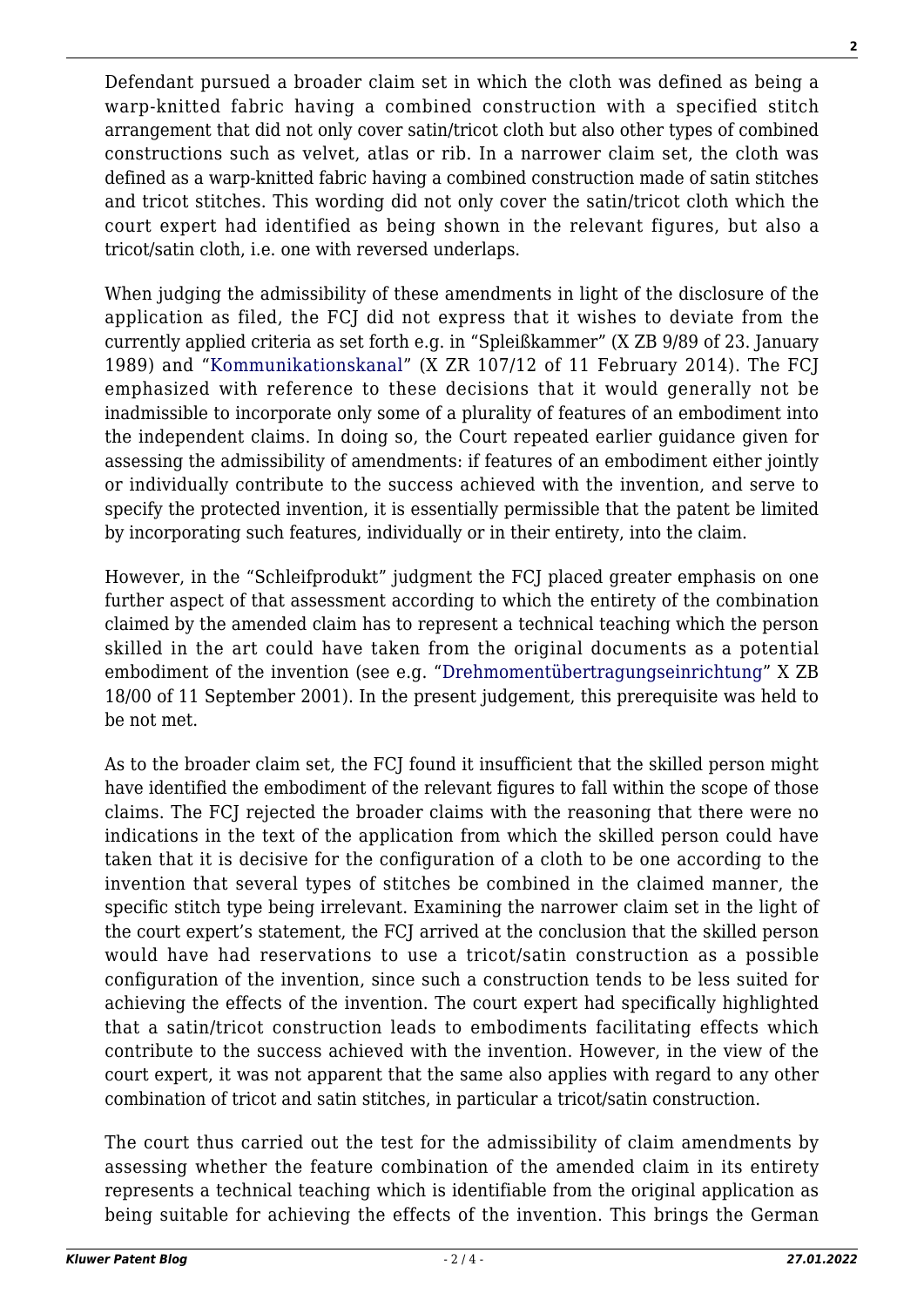practice closer to the very strict approach of the EPO Boards of Appeal. If, in proceedings before the EPO, an amendment involves a singling-out of features from a combination of features disclosed in one working example, the yardstick for the admissibility of the amendment is whether the skilled person could recognize without any doubt that those (singled-out) features/characteristics were not so closely related to the other features/characteristics of the working example and that they apply directly and unambiguously to the more general context (see e.g. [T962/98\)](http://www.epo.org/law-practice/case-law-appeals/recent/t980962eu1.html#q=). This can be the case if the skilled person recognizes that the singled-out feature contributes to achieving the effects of the invention even in the absence of the other features of the working example.

In view of the above the broader and narrower claim sets were rejected by the FCJ on the ground that they extend the claimed subject matter beyond the content of the application as filed while, in contrast to the finding of the Federal Patent Court, the second grinding product being the only subject matter of the narrowest claim set was considered to be patentable.

Klemens Stratmann / Thomas Becher

## **Kluwer IP Law**

The **2021 Future Ready Lawyer survey** showed that 81% of the law firms expect to view technology as an important investment in their future ability to thrive. With Kluwer IP Law you can navigate the increasingly global practice of IP law with specialized, local and cross-border information and tools from every preferred location. Are you, as an IP professional, ready for the future?

[Learn how](https://www.wolterskluwer.com/en/solutions/kluweriplaw?utm_source=patentblog&utm_medium=articleCTA&utm_campaign=article-banner) **[Kluwer IP Law](https://www.wolterskluwer.com/en/solutions/kluweriplaw?utm_source=patentblog&utm_medium=articleCTA&utm_campaign=article-banner)** [can support you.](https://www.wolterskluwer.com/en/solutions/kluweriplaw?utm_source=patentblog&utm_medium=articleCTA&utm_campaign=article-banner)

*To make sure you do not miss out on regular updates from the Kluwer Patent Blog, please subscribe [here.](http://patentblog.kluweriplaw.com/newsletter)*